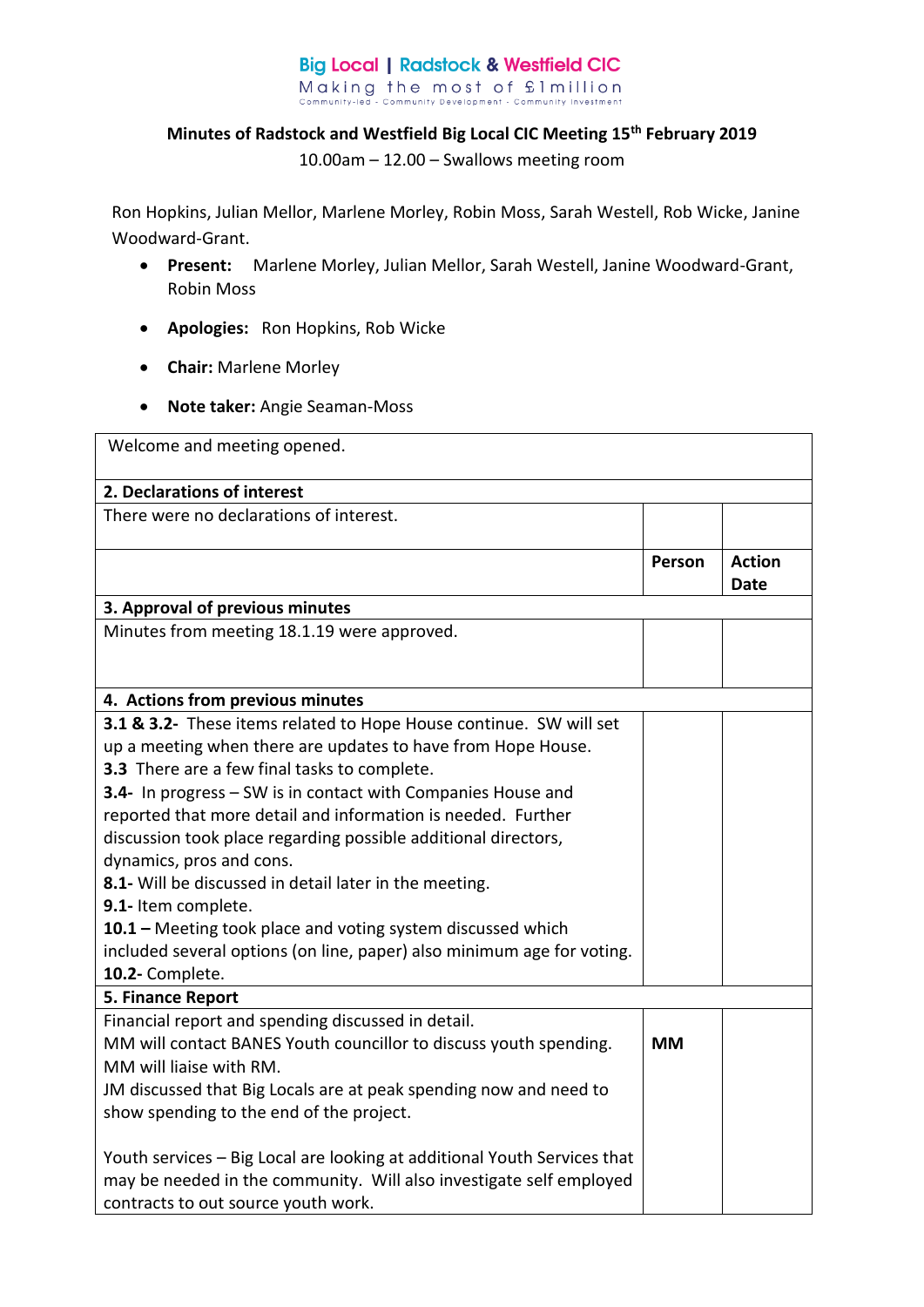## **Big Local | Radstock & Westfield CIC**

Making the most of filmillion<br>community-led - Community Development - Community Investment

 $\mathbf{r}$ 

| 6. Community Kitchen                                                       |              |             |
|----------------------------------------------------------------------------|--------------|-------------|
| Report from Dan Shreeve (consultant) was read and discussed in             |              |             |
| detail.                                                                    |              |             |
| Other community providers were contacted.                                  |              |             |
| Detailed discussion took place regarding running the community             |              |             |
| kitchen and a possible leader needed to take the kitchen forward and       |              |             |
| engage participants.                                                       |              |             |
| Themed cooking events discussed and JWG gave details about the             |              |             |
| Food for Thought Project, which is part of the Bath Mind project to        |              |             |
| support mental health and loneliness through events such as cook           |              |             |
| and eat a meal together.                                                   |              |             |
| Awaiting timescale for residents survey.                                   |              |             |
|                                                                            |              |             |
| 7. AOB                                                                     |              |             |
| Dragon's Den - Swallows have quoted for providing buffet food. SW          |              |             |
| will liaise to finalise requirements.                                      |              |             |
| Beverages to be bought by individuals from the bar in Prattens.            |              |             |
|                                                                            |              |             |
| Local Trust Events - JM provided leaflets for upcoming events.             | All          |             |
| Please let RW or SW know if you are interested/able to attend any of       |              |             |
| the other events. See list in Dates for Diary.                             |              |             |
|                                                                            |              |             |
| Obesity Trailblazing - We will be working with BANES on Obesity            |              |             |
|                                                                            |              |             |
| Project (Childhood Obesity Trailblazer) SW will be meeting with            |              |             |
| BANES. JWG Discussed the use of digital technology and how this            |              |             |
| could be used and included within this area.                               |              |             |
| R&W Big Local have offered:                                                |              |             |
| Knowledge of area consultation                                             |              |             |
| Communications                                                             |              |             |
| • Links with community organisations and local residents.                  |              |             |
|                                                                            |              |             |
| Tax Returns - Payroll provider have quoted to do tax return. It was        |              |             |
| agreed to take this forward.                                               |              |             |
| SW + RW to contact Waldron to do the tax return.                           | <b>SW RW</b> |             |
| SW to ensure CIC is registered as 'charitable like organisation' with      |              |             |
| HMRC.                                                                      | <b>SW</b>    |             |
|                                                                            |              |             |
| Carers Centre branding/logo. This needs to be added to website and         |              |             |
| other partnership documents. The term 'Big Lottery' also needs to be       | <b>RW</b>    | <b>ASAP</b> |
|                                                                            |              |             |
| changed to correct wording.                                                |              |             |
| <b>Ongoing/recurring payments - It was suggested these are identified,</b> |              |             |
|                                                                            |              |             |
| discussed and approved as ongoing direct debits and payments for           |              |             |
| the year and reviewed once a year and re-approved.                         | <b>SW MM</b> |             |
| SW MM JWG to organise payment and authorisation system.                    |              |             |
|                                                                            | <b>JWG</b>   |             |
|                                                                            |              |             |